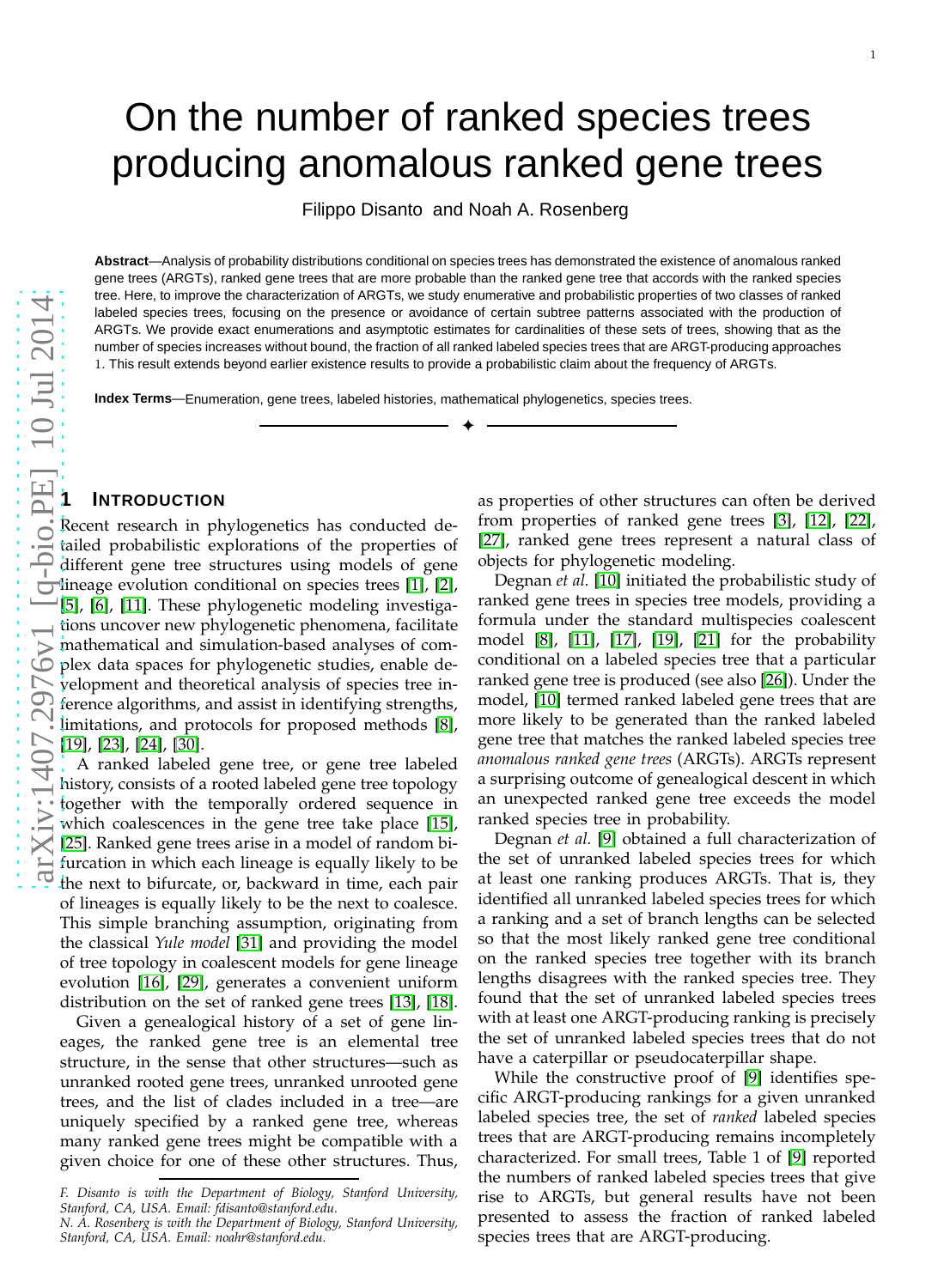Here, we show that as the number of species increases without bound, the fraction of all ranked labeled species trees that are ARGT-producing—that is, the fraction for which some set of species tree branch lengths gives rise to ARGTs—approaches 1. In other words, we extend beyond the proof of [\[9\]](#page-8-7) to argue that not only does each unranked species tree have at least one ARGT-producing ranking, nearly all ranked species trees are ARGT-producing. We obtain the result through a combinatorial approach, counting the number of ranked labeled species trees with  $n$ internal nodes that are identified by the proof of [\[9\]](#page-8-7) as ARGT-producing, and we show that the ratio of the cardinality of this set and the total number of ranked labeled species trees on *n* nodes, or  $(n + 1)! n! / 2^n$ , approaches 1 as  $n$  approaches infinity.

#### **2 PRELIMINARIES**

**Ranked trees, ranked species trees, and ordered ranked trees.** It is convenient here to index tree and subtree sizes by the number of internal nodes, rather than by the usual index, the number of leaves.

A *ranked* tree t of size n is a binary rooted tree with *n internal* nodes (and  $n + 1$  leaves), each one bijectively associated with a number in  $\{1, 2, ..., n\}$ . The labeling of the internal nodes must be *increasing*, in the sense that each path from the root of  $t$  to a leaf contains an increasing sequence of numbers. The increasing labeling gives a time ordering of the coalescence events occurring along the branches of the tree. The most recent event is the one that carries the greatest label. Ranked trees are considered in a graphtheoretic sense. Therefore, unless specified otherwise, they do not carry any left-right orientation.

A ranked *species* tree is a ranked tree equipped with a labeling for its taxa. Thus, two ranked species trees can be the same when treated as ranked trees but different in their leaf labeling. The set of ranked species trees is denoted by  $S$ , and  $S_n$  denotes the set of ranked species trees of size  $n$ . It is well-known ( [\[22\]](#page-9-13), Corollary 3.2) that the cardinality of  $S_n$  is

<span id="page-1-2"></span>
$$
|S_n| = \frac{(n+1)! \, n!}{2^n}.
$$
 (1)

An *ordered* ranked tree is a ranked tree provided with a left-right orientation of its subtrees. The set of ordered ranked trees is denoted by  $\mathcal{R}_n$ , and  $\mathcal{R}_n$  is the subset of  $R$  consisting of those trees of size  $n$ . The cardinality of  $\mathcal{R}_n$  is ( [\[14\]](#page-9-18), Example II.17)

$$
|\mathcal{R}_n| = n!.
$$
 (2)

In Fig. [1,](#page-1-0) we depict the six ordered ranked trees of size 3. Note that in each tree, the labeling of the internal nodes increases from the root toward the leaves.

**Maximally probable and non-maximally probable subtrees.** Following Proposition 6 of [\[9\]](#page-8-7), given a ranked tree  $t$  and an internal node  $k$ , we say that  $k$ 



<span id="page-1-0"></span>Fig. 1. The six ordered ranked trees of size  $n = 3$  internal nodes. Left-right orientation determines different trees.

generates a *maximally probable* subtree (MP-subtree for short) if we can assign the name  $L$  to one of the two subtrees appended to node  $k$  and the name  $R$  to the other such subtree in such a way both (i) and (ii) hold for that assignment:

- (i)  $m \ge q \ge 0$ , where  $m = |L|$  and  $q = |R|$ .
- (ii) Looking back in time, the sequence of coalescences in the subtree of node  $k$  has the form

<span id="page-1-1"></span>
$$
\ell^{m-q}\{\ell r, r\ell\}^q,\tag{3}
$$

where  $\ell$  and  $r$  stand for coalescence events belonging to subtrees  $L$  and  $R$ , respectively.

The notation  $\{a, b\}^q$  in [\(3\)](#page-1-1) indicates the set of words of length q over the alphabet  $\{a, b\}$ , where  $a = \ell r$  and  $b = r\ell$ . Thus, by  $\ell^{m-q} {\{\ell r, r\ell\}}^q$ , for  $m \ge q$ , it is meant that the first  $m-q$  entries are in  $L$ , after which q pairs of entries appear. Each pair has one event in  $L$  and the other in  $R$ , and the sequences of these events within pairs are not necessarily the same. The suggestive labels L and R can refer to the *left* and *right* subtrees of  $k$ , but the definition of maximally probable does not require specification of which subtree is denoted L and which is denoted R.

Given a ranked tree  $t$  and an internal node  $k$ , we say that k generates a *non-maximally probable* subtree (NMP-subtree for short) when it does not generate an MP-subtree. It is equivalent for a ranked species tree  $t$  to avoid NMP-subtrees and to contain only MPsubtrees. The subset of trees in  $S$  containing only MPsubtrees is denoted  $S^{(mp)}$ . By  $S_n^{(mp)}$ , we indicate trees in  $\mathcal{S}^{(mp)}$  of size *n*.

The tree in Fig. [2](#page-2-0) contains exactly one NMP-subtree, that is, the one generated at node 3. Indeed, observe that the only possible assignment of  $L$  and  $R$  that satisfies (i) gives a sequence of coalescences  $r\ell\ell$  that does not match [\(3\)](#page-1-1); none of the other nodes generates an NMP-subtree. For instance, at node 1, we can assign  $L$  to the subtree generated by node 3 and  $R$ to the subtree generated by node 2, and the resulting sequence of coalescence events is  $\ell \ell \ell \ell r$ .

Note that for a node  $k$  to generate an NMP-subtree it is necessary to satisfy the following *1-2 condition*: one of the two subtrees appended to  $k$  has size at least 1 and the other has size at least 2. Trees for which the 1-2 condition is not satisfied for any internal node are either *caterpillar* or *pseudocaterpillar* (Fig. [3\)](#page-2-1), using the definition that a tree has a *caterpillar* shape when each internal node has at least one leaf stemming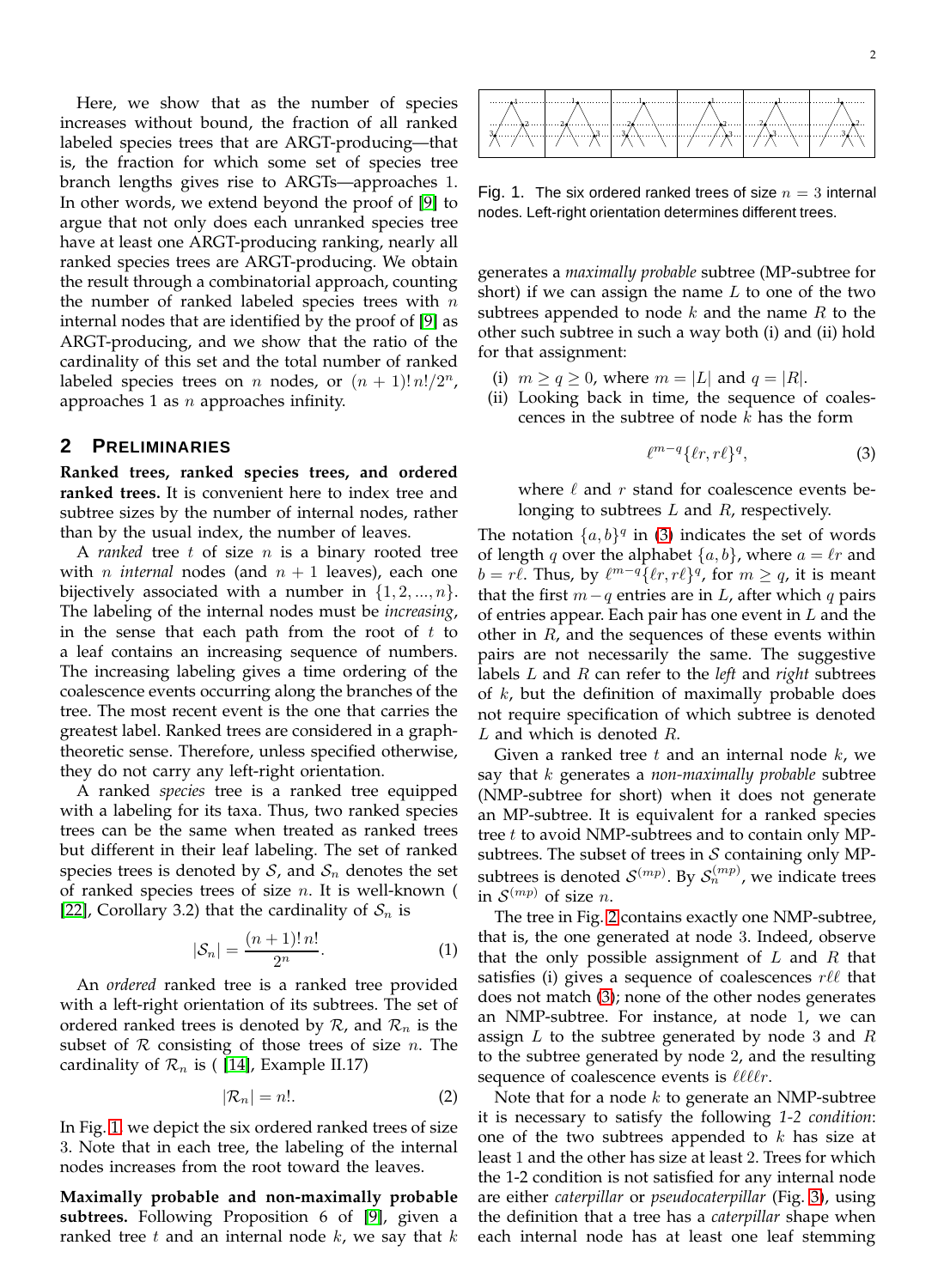

<span id="page-2-0"></span>Fig. 2. A ranked species tree that is non-maximally probable (NMP) at internal node 3. This tree is maximally probable (MP) at the root.

from it, and a *pseudocaterpillar* shape when it is not a caterpillar and, still, no node has the 1-2 condition.

We define  $\mathcal{S}^{(cat)}$  as the set of caterpillar and pseudocaterpillar ranked species trees. The subset  $S_n^{(cat)}$ contains such trees of size  $n$ . Caterpillar and pseudocaterpillar trees are not NMP, and they contain no NMP-subtrees.

**Anomalous ranked gene trees.** We recall that an *anomalous* ranked gene tree (ARGT) is a ranked gene tree that does not match the ranked species tree and that has probability under the multispecies coalescent model greater than that of the matching ranked gene tree [\[9\]](#page-8-7), [\[10\]](#page-8-6). We say that a ranked species tree produces ARGTs if there exist values for the speciation times such that the ranked species tree together with the speciation times has at least one ARGT.

When we disregard the ranking of the coalescences in the species tree, the set of unranked species trees that produce ARGTs has a known complete characterization. In particular, as shown in Theorem 1 of [\[9\]](#page-8-7), each unranked species tree  $t$  that is neither a caterpillar nor a pseudocaterpillar can be ranked in such a way that it is NMP at a particular subtree  $H(t)$ . Further, being NMP at a subtree implies that speciation times can be chosen to produce an ARGT at that subtree. Thus, each unranked species tree  $t$  other than caterpillars and pseudocaterpillars produces ARGTs.

Here, we focus on *ranked* species trees that produce ARGTs. That is, the ranking of the species tree is given and it cannot be carefully selected as in the unranked case studied by [\[9\]](#page-8-7) and [\[10\]](#page-8-6). Formally, from Propositions 9, 2, and 3 of [\[9\]](#page-8-7), we borrow two facts:

- (iii) If a ranked species tree  $t$  contains an NMPsubtree, that is,  $t \in S \setminus \mathcal{S}^{(mp)}$ , then t produces ARGTs at the NMP-subtree.
- (iv) If a ranked species tree  $t$  is either a caterpillar or a pseudocaterpillar, that is,  $t \in S^{(cat)}$ , then  $t$ does not produce ARGTs.

As stated in [\[9\]](#page-8-7), (iii) is only a sufficient condition for production of ARGTs and not a complete characterization of the set of ranked species trees that generate ARGTs. Because (iii) connects NMP-subtrees to the



<span id="page-2-1"></span>Fig. 3. Caterpillar and pseudocaterpillar trees. These trees do not contain NMP-subtrees.

problem of counting ranked species trees that produce ARGTs, our interest is in counting ranked species trees containing or avoiding NMP-subtrees.

**A subtree specified by the 1-2 condition.** Property (iii) states that being NMP at a given subtree implies producing ARGTs at that particular subtree. It is of interest to investigate not only the presence of ARGT-producing subtrees but also their position in the species tree. Here we introduce the set of ranked species trees  $t$  for which (iii) ensures production of ARGTs at the largest subtree  $H(t)$  that satisfies the 1-2 condition. In particular, for any ranked species tree  $t$ , there is no NMP-subtree that properly contains  $H(t)$ . It is by examining the ranking of  $H(t)$  that [\[9\]](#page-8-7) showed that with the exception of caterpillars and pseudocaterpillars, each unranked species tree produces ARGTs.

The subtree  $H(t)$  can be defined by a recursive query procedure: starting from the root of the tree t, if the current node satisfies the 1-2 condition, then stop and set  $H(t)$  equal to the subtree rooted at the current node. Otherwise, at the current node, the tree splits into two subtrees that either both have size smaller than 2, or exactly one of them has size smaller than 1. In the first case, stop the procedure and set  $H(t)$  empty. In the second case, query the node whose subtree has at least size 2. Observe that  $H(t)$ is empty if and only if  $t$  is either a caterpillar or a pseudocaterpillar. The symbol  $\mathcal{S}^{(H)}$  denotes the set of ranked species trees  $t$  that are MP at  $H(t)$ . The tree in Fig. [2](#page-2-0) belongs to  $\mathcal{S}^{(H)}$  but not to  $\mathcal{S}^{(mp)}$ ; the subtree  $H(t)$  is, in this case, the subtree generated by the root. As was observed in [\[9\]](#page-8-7),

<span id="page-2-2"></span>
$$
S^{(cat)} \subseteq S^{(mp)} \subseteq S^{(H)}.
$$
 (4)

Thus,  $|\mathcal{S}_n| - |\mathcal{S}_n^{(H)}|$  bounds from below the cardinality of  $\mathcal{S}_n \setminus \mathcal{S}_n^{(mp)}$ , also providing a lower bound for the ultimate quantity of interest, the number of ranked species trees that produce ARGTs.

## **3 RESULTS**

We now present enumerative results for the classes of ranked species trees that we have introduced. In Section [3.2,](#page-3-0) we show that the probability that a randomly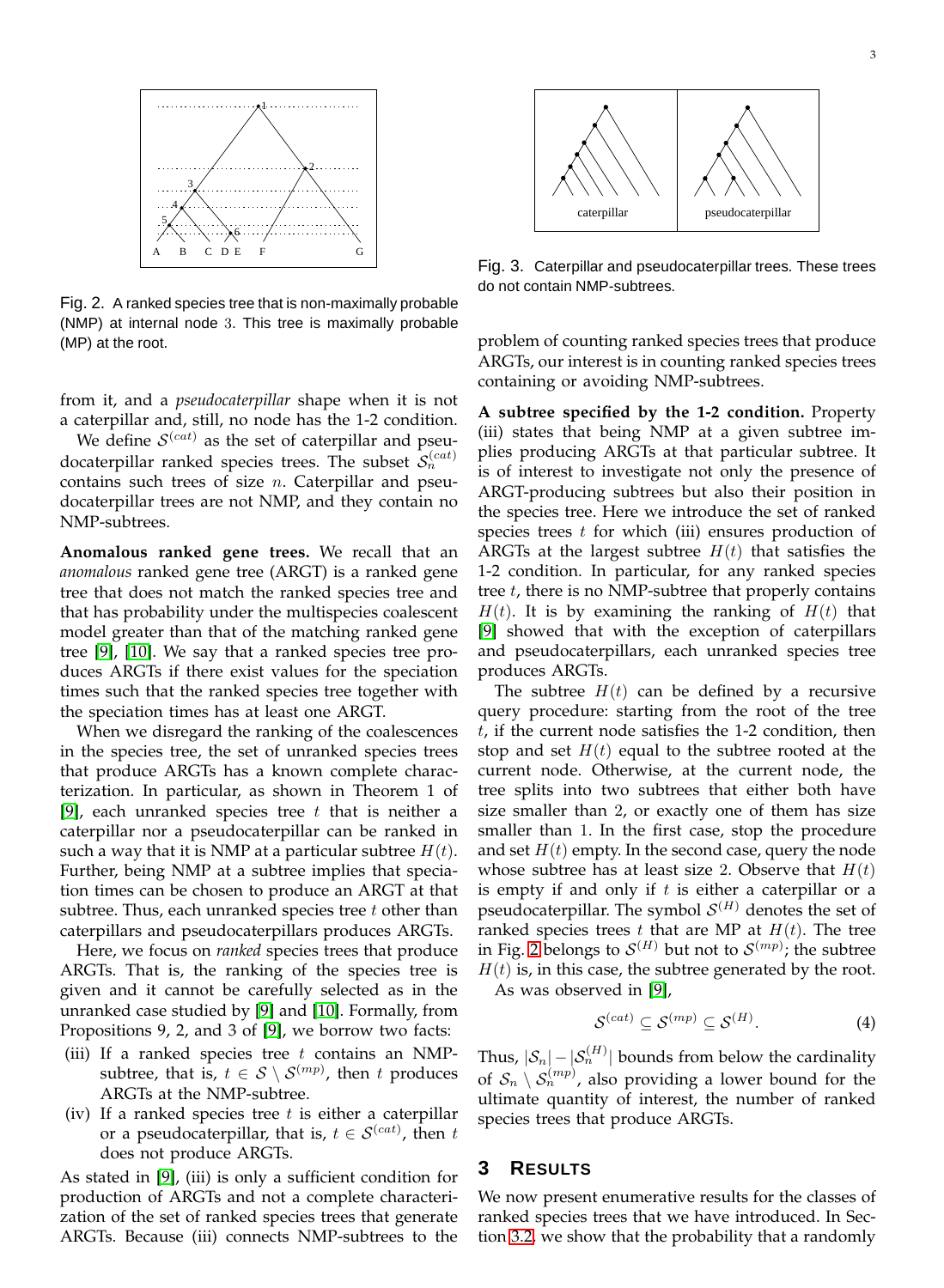selected ranked species tree of size  $n$  produces ARGTs approaches 1 as  $n$  becomes large. In Section [3.3,](#page-5-0) we obtain the enumeration of the set  $S_n^{(H)}$ . Section [3.4](#page-6-0) provides a recursion to enumerate  $\mathcal{S}_n^{(mp)}$ . The recursion enables a closed formula that bounds from below the number of ARGT-producing ranked species trees of size  $n$ . First, in Section [3.1,](#page-3-1) we obtain a result that allows us to switch our perspective between ranked species trees and ordered ranked trees.

## <span id="page-3-1"></span>**3.1 Equivalence between ranked species trees and ordered ranked trees**

Observe that the subtree patterns defining  $S^{(cat)}$ ,  $S^{(mp)}$ , and  $S^{(H)}$  do not depend on the leaf labeling, and only consider the ranking of the internal nodes. To simplify our computations, we focus on ordered ranked trees instead of ranked species trees, using an equivalence to convert results about ordered ranked trees into results about ranked species trees. If P is a tree property that does not concern labeling of taxa but only concerns the ranking of the coalescence events—such as avoiding NMP-subtrees, for instance—then the two sets of trees can be treated as equivalent. More precisely, we have the following:

**Proposition 1.** *If* P *is a tree property that depends only on the ranking of the coalescence events, then*

<span id="page-3-2"></span>
$$
\frac{|\{t \in \mathcal{R}_n : P(t)\}|}{n!} = \frac{|\{t \in \mathcal{S}_n : P(t)\}|}{(n+1)! \, n! / 2^n}.
$$
 (5)

*Proof.* Define an equivalence relation  $\approx_o$  on the set of ordered ranked trees of the same size, so that  $t_a \approx_o t_b$ when  $t_b$  can be obtained from  $t_a$  by switching pairs of subtrees appended to corresponding nodes—in other words, if, ignoring left-right orientation,  $t_a$  and  $t_b$ represent the same ranked tree. Similarly, define the equivalence relation  $\approx_s$  on the set of ranked species trees of the same size, so that  $t_c \approx_s t_d$  if  $t_c$  and  $t_d$ represent the same ranked tree once labels for the leaves have been removed.

On the set of ranked trees of size  $n$ , consider the probability distribution induced by the Yule model of random branching. Under this model, the probability of a ranked tree  $t$  depends on two parameters: the size  $n$  and the number of subtrees of size 1 (i.e. cherries), denoted by  $c(t)$ . We have  $P_{\text{Yule}}(t) = 2^{n - c(t)}/n!$ , as in Theorem 3.4 of [\[22\]](#page-9-13) (see also [\[18\]](#page-9-11), [\[28\]](#page-9-19)).

Observe that for a fixed ordered ranked tree t of size *n*, the cardinality of the equivalence class  $[t]_{\approx}$ is given by  $2^{n-c(t)}$  because switching left and right subtrees at the root of a subtree of size greater than 1 is the only way to produce a different ordered ranked tree. Similarly, if we fix a ranked species tree  $t$ , then the cardinality of  $[t]_{\approx_s}$  is  $(n+1)!/2^{c(t)}$ . Indeed, each of the possible  $(n+1)!$  permutations of the leaf labels of t gives exactly  $2^{c(t)}$  equivalent labelings of the taxa.

It follows that if we fix the size  $n$ , then the uniform distribution over the set of ordered ranked trees and

the uniform distribution over the set of ranked species trees induce the same probability distribution—the Yule distribution—over the set of ranked trees. In particular, the probability of a ranked tree under the Yule model is given by the cardinality of the corresponding equivalence class in  $\approx_o$  divided by *n*!, or by the cardinality of the equivalence class in  $\approx_s$ divided by  $(n + 1)! n!/2^n$ .

Finally, observe that the property  $P$  respects the equivalence classes defined under  $\approx_o$  and  $\approx_s$  in the sense that an ordered ranked tree (resp. ranked species tree)  $t$  satisfies  $P$  if and only if all the ordered ranked trees (resp. ranked species trees) in the equivalence class  $[t]_{\approx_o}$  (resp.  $[t]_{\approx_s}$ ) satisfy P.

We can then write

$$
\frac{|\{t \in \mathcal{R}_n : P(t)\}|}{n!} = \sum_{\substack{[t]_{\approx_o} : P(t) \\ \vdots \\ [t]_{\approx_s} : P(t) \ (n+1)! \ n! / 2^n}} \frac{|[t]_{\approx_o}|}{(n+1)! \ n! / 2^n}
$$

$$
= \frac{|\{t \in \mathcal{S}_n : P(t)\}|}{(n+1)! \ n! / 2^n}.
$$

In the framework of ordered trees, we define  $\mathcal{R}^{(mp)}$ ,  $\mathcal{R}^{(H)}$ , and  $\mathcal{R}^{(cat)}$  as corresponding versions of the classes  $\mathcal{S}^{(mp)}$ ,  $\mathcal{S}^{(H)}$ , and  $\mathcal{S}^{(cat)}$ , respectively. Indeed, our definitions for sets  $S^{(x)}$  did not depend on the left-right orientation of subtrees. Therefore, the same definitions apply to ordered ranked trees to define the associated  $\mathcal{R}^{(x)}$ . To determine the cardinality of a set  $\mathcal{S}_n^{(x)} \subseteq \mathcal{S}_n$ , our approach consists of finding the cardinality of the corresponding ordered set  $\mathcal{R}_n^{(x)} \subseteq \mathcal{R}_n$ and then applying [\(5\)](#page-3-2) to obtain

<span id="page-3-5"></span>
$$
|\mathcal{S}_n^{(x)}| = \frac{(n+1)!}{2^n} |\mathcal{R}_n^{(x)}|.
$$
 (6)

## <span id="page-3-0"></span>**3.2 Probability that a ranked species tree produces ARGTs**

We are now ready to show that the probability that a randomly selected ranked species tree of size  $n$ produces ARGTs approaches 1 as  $n$  becomes large. It is useful to introduce the sequence  $\alpha_n$ , defined as

<span id="page-3-3"></span>
$$
\alpha_n = \sum_{q=1}^{n-1} \frac{2^{\min(q, n-q)}}{\binom{n}{q}}.
$$
 (7)

Considering  $q = 1$  and  $q = n - 1$  in the sum, we find

<span id="page-3-4"></span>
$$
\alpha_n \ge 4/n. \tag{8}
$$

We also have

$$
\alpha_n \le 2 \sum_{q=1}^{\lfloor n/2 \rfloor} \frac{2^q}{\binom{n}{q}} \le 2 \sum_{q=1}^{\lfloor n/2 \rfloor} \frac{2^q}{\binom{2\lfloor n/2 \rfloor}{q}} = 2s_{\lfloor n/2 \rfloor}.
$$

The sequence

$$
s_n = \sum_{q=1}^n \frac{2^q}{\binom{2n}{q}}
$$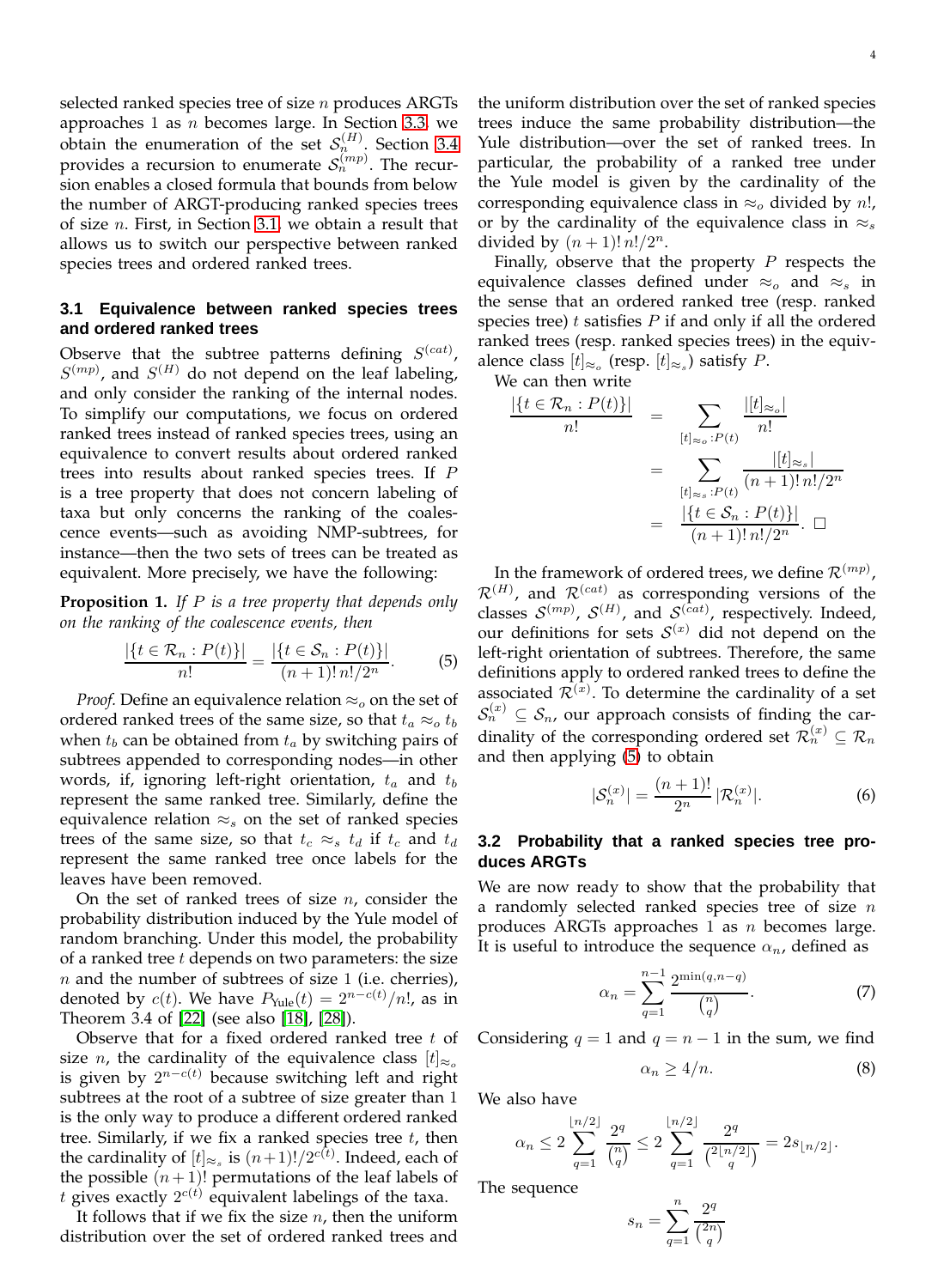#### TABLE 1

can be bounded by

<span id="page-4-3"></span>
$$
s_n \ge 1/n,\tag{9}
$$

considering only the  $q = 1$  term in the sum. Furthermore,  $s_n$  has the following property.

**Lemma 1.** *The sequence*  $s_n$  *satisfies the recursion* 

<span id="page-4-1"></span>
$$
9(2n+1)s_{n+1} - 4(2n+3)s_n = \frac{10n+9}{n+1} + \frac{n(2^{n+1})}{\binom{2n}{n}}.
$$
 (10)

*Proof.* Using the Wilf-Zeilberger summation ap-proach [\[20\]](#page-9-20), define  $F(q, n) = 2^q / \binom{2n}{q}$  and

$$
R(q,n) = \frac{(2n+1-q)[3q(2n+1)-2(2n+1)(5n+6)]}{2(n+1)(2n+1)}.
$$

It is easily verified that

<span id="page-4-0"></span>
$$
9(2n+1)F(q, n + 1) - 4(2n + 3)F(q, n)
$$
  
= F(q + 1, n)R(q + 1, n) - F(q, n)R(q, n). (11)

Indeed, the identity follows by noting the ratios

$$
\frac{F(q, n + 1)}{F(q, n)} = \frac{(2n + 2 - q)(2n + 1 - q)}{2(n + 1)(2n + 1)}
$$

and

$$
\frac{F(q+1,n)}{F(q,n)} = \frac{2(q+1)}{2n-q}.
$$

Summing both sides of [\(11\)](#page-4-0) from  $q = 1$  to  $n + 1$ , the right-hand side telescopes, giving a final contribution of  $F(n+2,n)R(n+2,n) - F(1,n)R(1,n)$ . Therefore,

$$
9(2n+1)s_{n+1} - 4(2n+3)\left[s_n + \frac{2^{n+1}}{\binom{2n}{n+1}}\right]
$$
  
= 
$$
\frac{10n+9}{n+1}
$$
  

$$
-\frac{2^{2+n}(2n+1)(7n+6)(n-1)!(n+2)!}{(2n+2)!},
$$

from which simple calculations lead to  $(10)$ .  $\square$ 

Starting from [\(10\)](#page-4-1), it can be shown by induction on  $n$  that for  $n$  large,

<span id="page-4-2"></span>
$$
s_n \le \frac{n+10}{n(n-1)}.\tag{12}
$$

Consider  $n \geq 23$ . We can easily verify [\(12\)](#page-4-2) for  $n =$ 23. For the inductive step, we begin from a binomial inequality, which holds for  $n \geq 1$  [\[4\]](#page-8-8):

<span id="page-4-9"></span>
$$
\binom{2n}{n} \ge \frac{2^{2n-1}}{\sqrt{n}}.\tag{13}
$$

We then have

$$
\frac{n(2^{n+1})}{\binom{2n}{n}} \le \frac{4n^{3/2}}{2^n} \le \frac{n^4}{2^n} \le \frac{1}{n},
$$

<span id="page-4-4"></span>Asymptotic equivalence of  $\alpha_n$  and  $4/n$ , with  $\alpha_n$  computed from [\(7\)](#page-3-3).

|            |         |         | $\it n$ |         |         |
|------------|---------|---------|---------|---------|---------|
|            | 50      | 100     | 250     | 500     | 1000    |
| $\alpha_n$ | 0.08753 | 0.04172 | 0.01626 | 0.00806 | 0.00402 |
| 4/n        | 0.08000 | 0.04000 | 0.01600 | 0.00800 | 0.00400 |

where the last inequality holds because  $n \geq 23$ . We can thus write

$$
9(2n+1)s_{n+1} - 4(2n+3)\left[\frac{n+10}{n(n-1)}\right]
$$
  
\n
$$
\leq 9(2n+1)s_{n+1} - 4(2n+3)s_n
$$
  
\n
$$
\leq \frac{10n+9}{n+1} + \frac{1}{n},
$$

from which

$$
s_{n+1} \le \frac{18n^3 + 100n^2 + 203n + 119}{9n(n-1)(n+1)(2n+1)}.
$$

Finally note that

$$
\frac{(n+1)+10}{(n+1)n} - s_{n+1}
$$
\n
$$
\geq \frac{(n+1)+10}{(n+1)n} - \frac{18n^3 + 100n^2 + 203n + 119}{9n(n-1)(n+1)(2n+1)}
$$
\n
$$
= \frac{89n^2 - 311n - 218}{9n(n-1)(n+1)(2n+1)}.
$$

This last quantity is positive for  $n \geq 5$ , completing the inductive proof of [\(12\)](#page-4-2).

Therefore, from [\(9\)](#page-4-3) and [\(12\)](#page-4-2), we have for  $n \geq 23$ ,

<span id="page-4-7"></span>
$$
\frac{1}{n} \le s_n \le \frac{n+10}{n(n-1)},\tag{14}
$$

producing, for  $n$  large, the asymptotic equivalence

$$
s_n \sim 1/n.
$$

Thus, for  $n$  large, by  $(8)$ ,

<span id="page-4-8"></span>
$$
\frac{4}{n} \le \alpha_n \le 2s_{\lfloor n/2 \rfloor} \sim \frac{2}{\lfloor n/2 \rfloor},\tag{15}
$$

so that

<span id="page-4-5"></span>
$$
\alpha_n \sim 4/n. \tag{16}
$$

Table [1](#page-4-4) illustrates this asymptotic equivalence of  $\alpha_n$ and  $4/n$  for a variety of values of n. It is from this asymptotic equivalence in [\(16\)](#page-4-5) that the main result of this section follows.

<span id="page-4-6"></span>**Proposition 2.** *The probability that a randomly selected ranked species tree with* n *internal nodes produces ARGTs approaches* 1 *as*  $n \rightarrow \infty$ *.* 

*Proof.* Consider the number  $c'_n + c''_n$  of ordered ranked trees of size  $n$  that are MP at their root. Here  $c'_n$  is the number of ordered ranked trees t of size n that are MP at their root and that have  $H(t) = t$ , and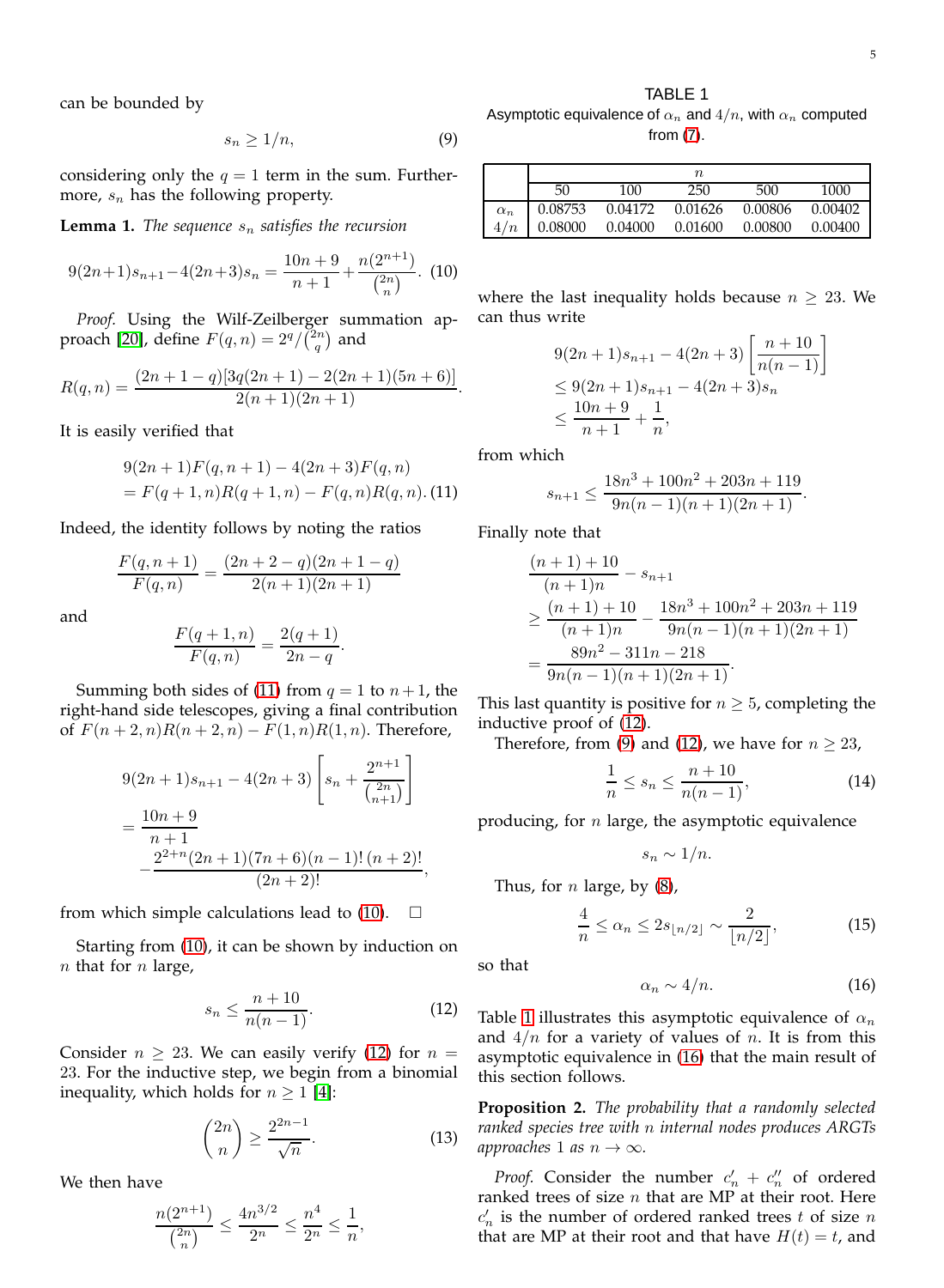<span id="page-5-1"></span>
$$
c'_{n+1} = \sum_{q=1}^{n-1} q! (n-q)! 2^{\min(q, n-q)} = n! \alpha_n.
$$
 (17)

*n* are NMP at the root. Observe that, if  $n \geq 3$ , then

This result holds because each tree  $t$  counted in  $c'_{n+1}$ is built by appending two ordered ranked trees of sizes  $1 \le q \le n-1$  and  $n-q$  to a shared root. Once these subtrees are chosen, we choose one of the  $2^{\min(q,n-q)}$  orderings that create an MP-subtree at the root of  $t$  to merge the rankings of the subtrees of sizes q and  $n - q$ . This value is obtained by noting from the definition of MP-subtrees that for  $t$  to be MP at the root, the coalescence sequence for  $t$  must have the form [\(3\)](#page-1-1) once names  $L$  and  $R$  have been assigned to the two subtrees of the root in such a way that  $|R| = min(q, n-q)$ . The number of sequences satisfying [\(3\)](#page-1-1) is  $2^{|R|} = 2^{\min(q,n-q)}$ .

Moreover, we have

<span id="page-5-2"></span>
$$
c_{n+1}'' = 2n!,\t\t(18)
$$

because each tree counted in  $c''_{n+1}$  has a leaf—a subtree of size 0—appended to the root, and its other subtree of the root has size  $n$ . The factor of 2 arises because the leaf can appear on either side of the root.

By [\(6\)](#page-3-5), because ranked species trees that are NMP at their root produce ARGTs,  $(n+1)!(n! - c'_n - c''_n)/2^n$ gives a lower bound for the number of ranked species trees of size  $n$  producing ARGTs. Dividing by the number of ranked species trees of size  $n$  [\(1\)](#page-1-2), by [\(17\)](#page-5-1) and [\(18\)](#page-5-2), we obtain

$$
1 - \frac{c'_n + c''_n}{n!} = 1 - \frac{(n-1)! \alpha_{n-1} + 2(n-1)!}{n!}
$$
  
= 
$$
1 - \frac{\alpha_{n-1} + 2}{n}.
$$

By [\(16\)](#page-4-5), this value nears 1 as *n* becomes large.  $\square$ 

## <span id="page-5-0"></span>**3.3 Ranked species trees** t **that are NMP at the subtree**  $H(t)$

We have shown that the fraction of ranked species trees t that are NMP at subtree  $H(t)$  approaches 1 as  $n \to \infty$ . In this section, we extend beyond this result to enumerate the set of ranked species trees that are NMP at  $H(t)$ . We achieve the result by counting ordered ranked trees t that are MP at  $H(t)$ .

Let  $c_n$  be the number of ordered ranked trees  $t$  of size  $n$  that are neither caterpillar nor pseudocaterpillar and that have the property that the subtree  $H(t)$  is MP at its root. For  $n \geq 4$ , the smallest number of internal nodes for which a tree can be neither a caterpillar nor a pseudocaterpillar, we have

<span id="page-5-3"></span>
$$
c_n = \sum_{i=4}^{n} (c_i') 2^{n-i}, \tag{19}
$$



<span id="page-5-4"></span>Fig. 4. Decomposition of an ordered ranked tree  $t$  of size  $n$ that is in  $\mathcal{R}_n^{(H)}$ , is neither a caterpillar nor a pseudocaterpillar, and has subtree  $H(t)$  maximally probable. The highlighted subtree is used for  $c_i'$  in computing [\(19\)](#page-5-3).

*ci*

 $c_n$  =

where  $c_i'$  is, as in the proof of Proposition [2,](#page-4-6) the number of trees  $t$  of size  $i$  that are MP at their root and that have  $H(t) = t$ . The result is obtained by noting that each tree t counted in  $c_n$  is constructed from a tree in  $c'_i$ , with  $4 \leq i \leq n$ , which reaches the root of t through a branch to which  $n - i$  leaves are appended (Fig. [4\)](#page-5-4). The leaves can be placed on either the right or the left of the branch, producing the factor  $2^{n-i}$ .

Observe that the number of caterpillar or pseudocaterpillar ordered ranked trees is given by

$$
|\mathcal{R}_n^{(cat)}| = 3 \cdot 2^{n-2}.
$$
 (20)

In particular, we have  $2^{n-1}$  caterpillar ordered ranked trees obtained by the possible left-right orientations of the leaves stemming from  $n-1$  of the coalescences (all coalescences except the root of the cherry). Similarly, we have  $2^{n-2}$  pseudocaterpillar ordered ranked trees, considering the two possible left-right orientations of all coalescences except the roots of the two cherries. Therefore,  $|\mathcal{R}_n^{(H)}| = c_n + |\mathcal{R}_n^{(cat)}| = c_n + 3 \cdot 2^{n-2}$ .

The sequence  $c'_n$  can be computed as in [\(17\)](#page-5-1). Using [\(19\)](#page-5-3), we obtain

$$
c_n = \sum_{i=4}^n (i-1)! \, \alpha_{i-1} \, 2^{n-i} = 2^n \left( \sum_{i=4}^n (i-1)! \, \alpha_{i-1} \, 2^{-i} \right).
$$
\n(21)

Using  $|\mathcal{R}_n^{(H)}|$  with [\(6\)](#page-3-5), we can compute the number of ranked species trees  $t$  that are MP at subtree  $H(t)$ .

<span id="page-5-5"></span>**Proposition 3.** *The number of ranked species trees* t *with* n *internal nodes that are MP at the subtree* H(t) *is*

$$
|\mathcal{S}_n^{(H)}| = \frac{(n+1)! |\mathcal{R}_n^{(H)}|}{2^n}
$$

$$
= \frac{(n+1)! (c_n + 3 \cdot 2^{n-2})}{2^n}
$$

$$
= \frac{(n+1)!}{2^n}
$$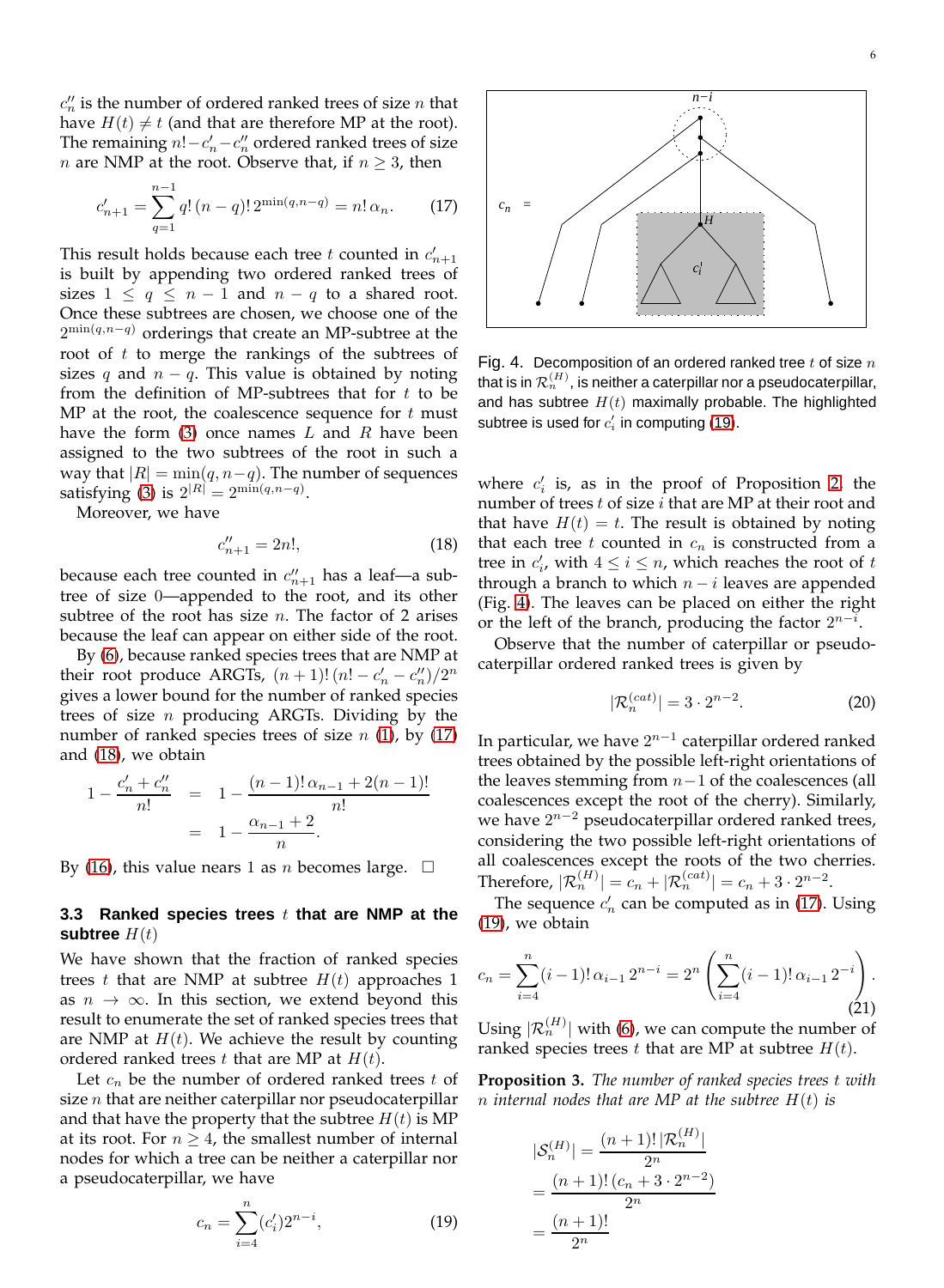$$
\times \left[2^{n} \left(\sum_{i=4}^{n} (i-1)!\,\alpha_{i-1}\,2^{-i}\right) + 3 \cdot 2^{n-2}\right],\tag{22}
$$

*where*  $\alpha_n$  *can be computed as in [\(7\)](#page-3-3).* 

*The number of ranked species trees* t *with* n *internal nodes that are NMP at the subtree* H(t) *is*

<span id="page-6-5"></span>
$$
|\mathcal{S}_n| - |\mathcal{S}_n^{(H)}| = \frac{(n+1)!}{2^n}
$$
  
 
$$
\times \left[ n! - 2^n \left( \sum_{i=4}^n (i-1)! \alpha_{i-1} 2^{-i} \right) - 3 \cdot 2^{n-2} \right].
$$
 (23)

**Bounds.** By Proposition [3,](#page-5-5) the exact number of ranked species trees t that are NMP at the subtree  $H(t)$  can be computed. From Proposition [2,](#page-4-6) the probability that a randomly selected ranked species tree  $t$  is NMP at  $H(t)$  approaches 1 as *n* grows large. Here we provide upper and lower bounds for the speed of convergence.

Observe that [\(19\)](#page-5-3) implies that  $c_n \geq c'_n$ . Using [\(17\)](#page-5-1) and [\(8\)](#page-3-4), we can write

<span id="page-6-1"></span>
$$
\frac{|\mathcal{R}_n^{(H)}|}{n!} \ge \frac{c'_n}{n!} = \frac{(n-1)! \alpha_{n-1}}{n!}
$$
  
 
$$
\ge \frac{(n-1)! \frac{4}{(n-1)}}{n!} = \frac{4}{n(n-1)} \ge \frac{4}{n^2}.
$$
 (24)

On the other hand, given that  $|\mathcal{R}_n^{(H)}| - c_n'$  counts a set of trees for which  $H(t) \neq t$ , we must have  $|\mathcal{R}_n^{(H)}| - c'_n \le c''_n = 2(n-1)!,$  where  $c''_n$  is as in [\(18\)](#page-5-2) and corresponds to the number of ordered ranked trees  $t$ with  $H(t) \neq t$ . Dividing by n! and using inequalities [\(14\)](#page-4-7) and [\(15\)](#page-4-8) gives

<span id="page-6-2"></span>
$$
\frac{|\mathcal{R}_n^{(H)}|}{n!} \leq \frac{c_n'' + c_n'}{n!} = \frac{2(n-1)! + \alpha_{n-1}(n-1)!}{n!}
$$
  
\n
$$
\leq \frac{1}{n} \left[ 2 + 2 \left( \frac{\lfloor (n-1)/2 \rfloor + 10}{\lfloor (n-1)/2 \rfloor (\lfloor (n-1)/2 \rfloor - 1)} \right) \right]
$$
  
\n
$$
\leq \frac{1}{n} \left[ 2 + 2 \left( \frac{(n-1)/2 + 10}{\lfloor (n-2)/2 \rfloor ((n-2)/2 - 1)} \right) \right]
$$
  
\n
$$
= \frac{2(n^2 - 4n + 46)}{n(n-2)(n-4)}.
$$
 (25)

When  $n$  becomes large, the value

$$
\frac{|\mathcal{S}_n \setminus \mathcal{S}_n^{(H)}|}{|\mathcal{S}_n|} = 1 - \frac{|\mathcal{R}_n^{(H)}|}{n!},
$$

that is, the probability that a randomly selected ranked species tree t is NMP at  $H(t)$ , approaches 1 at most as fast as  $1 - 4/n^2$  [\(24\)](#page-6-1) and at least as fast as  $1-2(n^2-4n+46)/[n(n-2)(n-4)]$  [\(25\)](#page-6-2).

Fig. [5](#page-6-3) plots the exact value of  $1 - |\mathcal{R}_n^{(H)}|/n!$  with its bounds. The probability that a randomly selected ranked species tree t is NMP at  $H(t)$ —and that it therefore produces ARGTs at  $H(t)$ —approaches 1



<span id="page-6-3"></span>Fig. 5. The probability that subtree  $H(t)$  is non-maximally probable in a randomly selected ranked species tree  $t$  with  $n$ nodes, or  $1-\mathcal{R}_n^{(H)}/n!$ . The probability is confined by lower bound  $1-2(n^2-4n+46)/[n(n-2)(n-4)]$  and upper bound  $1 - 4/n^2$ .

quickly. Moreover, the upper bound appears to approximate the probability more accurately than does the lower bound.

## <span id="page-6-0"></span>**3.4 Ranked species trees that are NMP for at least one subtree**

The set  $S_n \setminus S_n^{(mp)}$ —ranked species trees of size n containing at least one NMP-subtree—is a superset of  $\mathcal{S}_n \setminus \mathcal{S}_n^{(H)}$ , and it thus expands the class of ARGTproducing ranked gene trees beyond the set  $\mathcal{S}_n \backslash \mathcal{S}_n^{(H)}$ . In this section we provide a recursion to compute the cardinality of  $\mathcal{S}_n \setminus \mathcal{S}_n^{(mp)}$ . We also determine a more accurate lower bound for the number of ranked species trees that are ARGT-producing.

We first focus on the class  $\mathcal{R}_n^{(mp)}$  of ordered ranked trees of size  $n$  avoiding NMP-subtrees. Next, using [\(6\)](#page-3-5), we convert the result to obtain  $|S_n \setminus S_n^{(mp)}|$ . Let  $a_n = |\mathcal{R}_n^{(mp)}|$ . Each tree in  $\mathcal{R}_{n+1}^{(mp)}$  is obtained by appending to the same root two trees belonging to  $\mathcal{R}^{(mp)}$ , one of size q and the other of size  $n - q$ , with  $0 \leq q \leq n$ . As was already noticed in the proof of Proposition [2,](#page-4-6) when merging the rankings of the two subtrees of the root, exactly  $2^{\min(q,n-q)}$  among the  $\binom{n}{q}$  possible choices create an MP-subtree at the root. Recall that once we have assigned the names  $L$  and  $R$  to the two subtrees of the root in such a way that  $|R| = min(q, n - q)$ , the number of possible rankings to obtain a sequence of coalescences of the form [\(3\)](#page-1-1) is  $2^{|R|}$ . The decomposition is illustrated in Fig. [6.](#page-7-0)

The recursion to compute  $a_n$  is thus

<span id="page-6-4"></span>
$$
a_{n+1} = \sum_{q=0}^{n} (a_q a_{n-q}) 2^{\min(q, n-q)},
$$
 (26)

where  $a_0 = 1$ . Taking  $a_n$  and using property [\(6\)](#page-3-5), we can obtain the cardinality of  $S_n^{(mp)}$ .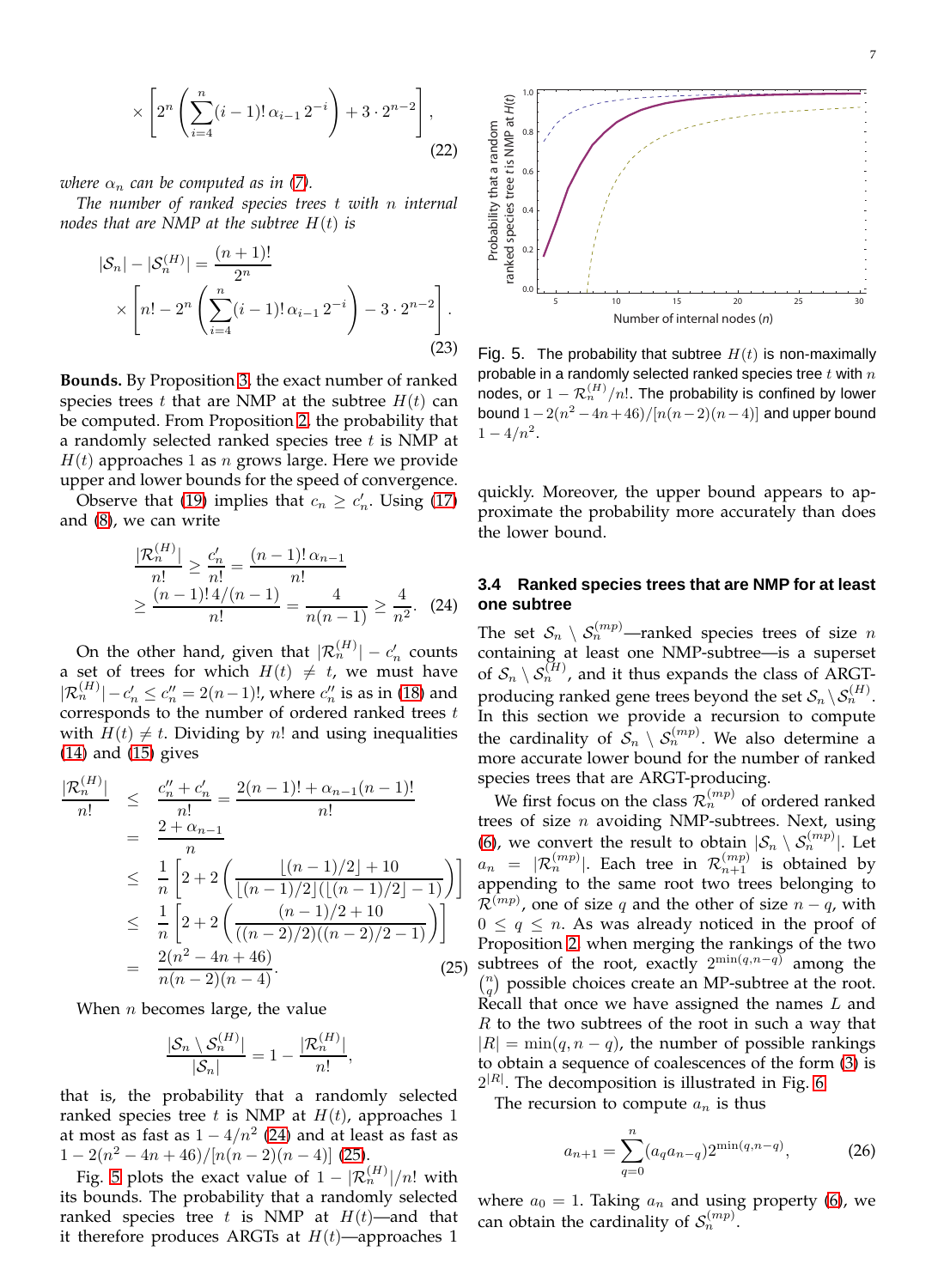

$$
\sum_{q=0}^{\lfloor n/2 \rfloor} \frac{2^q}{\binom{n}{q}^\beta} = 1 + \sum_{q=1}^{\lfloor n/2 \rfloor} \frac{2^q}{\binom{n}{q}^\beta} \le 1 + \sum_{q=1}^{\lfloor n/2 \rfloor} \frac{2^q}{\binom{2q}{q}^\beta}
$$
  

$$
\le 1 + \sum_{q=1}^\infty \frac{2^q}{\binom{2q}{q}^\beta} \le 1 + \sum_{q=1}^\infty \frac{2^q}{\binom{2^2q}{2\sqrt{q}}}^\beta
$$
  

$$
= 1 + 2^\beta \sum_{q=1}^\infty \frac{q^{\beta/2}}{2^{q(2\beta - 1)}} \le 1 + 2^\beta k_\beta. (30)
$$

Choose  $n$  to be a positive integer such that  $2(1+2^{\beta}k_{\beta}) \leq (n+1)^{\beta}$ . Let  $c_{\beta} \geq 1$  be a constant such that for all  $i, 0 \leq i \leq n$ , we have  $a_i \leq c^i_\beta(i!)^\beta$ . Note that the existence of  $c_{\beta}$  is ensured because we could set, for instance,  $c_{\beta} = \max\{a_i : 0 \leq i \leq n\}$ . Thus, for such a constant we have both of the following conditions:

<span id="page-7-1"></span>
$$
a_i \leq c^i_\beta(i!)^\beta \text{ for all } i, 0 \leq i \leq n \quad (31)
$$

$$
2(1+2^{\beta}k_{\beta}) \leq c_{\beta}(n+1)^{\beta}.
$$
 (32)

We can now prove by induction that if conditions [\(31\)](#page-7-1) and [\(32\)](#page-7-1) are both satisfied for a certain  $n$ , then they also hold for  $n+1$ . For the second condition, the result is trivial. For the first condition, we use [\(26\)](#page-6-4):

$$
a_{n+1} \leq 2 \sum_{q=0}^{\lfloor n/2 \rfloor} a_q a_{n-q} 2^q \leq 2c_{\beta}^n \sum_{q=0}^{\lfloor n/2 \rfloor} (q!)^{\beta} (n-q)!^{\beta} 2^q
$$
  

$$
= \frac{2c_{\beta}^{n+1} (n+1)!^{\beta}}{c_{\beta} (n+1)^{\beta}} \sum_{q=0}^{\lfloor n/2 \rfloor} \frac{2^q}{\binom{n}{q}^{\beta}}
$$
  

$$
\leq c_{\beta}^{n+1} (n+1)!^{\beta} \frac{2(1+2^{\beta} k_{\beta})}{c_{\beta} (n+1)^{\beta}}
$$
  

$$
\leq c_{\beta}^{n+1} (n+1)!^{\beta}. \tag{33}
$$

We have therefore proven the following result.

<span id="page-7-2"></span>**Proposition 5.** *Choose*  $\beta$  *with*  $1/2 < \beta < 1$ *. Take a positive constant* c<sup>β</sup> *and define*

$$
X = X(\beta, c_{\beta}) = [2(1 + 2^{\beta}k_{\beta})/c_{\beta}]^{1/\beta} - 1.
$$

*Suppose it can be verified that for every integer* n *with*  $0 \leq n \leq X$ ,

<span id="page-7-3"></span>
$$
a_n \le c_\beta^n (n!)^\beta. \tag{34}
$$

Then for every  $n \geq 0$ ,  $a_n \leq c_\beta^n (n!)^\beta$ , and therefore, the *number of ranked species trees with* n *internal nodes that produce ARGTs is at least*

<span id="page-7-5"></span>
$$
|\mathcal{S}_n| - |\mathcal{S}_n^{(mp)}| \ge \frac{(n+1)!}{2^n} [n! - (c_\beta)^n (n!)^\beta].
$$
 (35)

The upper bound for  $a_n$  contained in Proposition [5](#page-7-2) shows that for  $n$  large, the number of ranked species trees that contain only MP-subtrees is much smaller than the number of ranked species trees  $t$  that are

<span id="page-7-0"></span>

**Proposition 4.** *The number of ranked species trees with* n *internal nodes that contain only MP-subtrees is*

$$
|\mathcal{S}_n^{(mp)}| = \frac{(n+1)! \, |\mathcal{R}_n^{(mp)}|}{2^n} = \frac{(n+1)! \, a_n}{2^n}.
$$
 (27)

*The number of ranked species trees with* n *internal nodes that contain at least one NMP-subtree is*

<span id="page-7-4"></span>
$$
|\mathcal{S}_n| - |\mathcal{S}_n^{(mp)}| = \frac{(n+1)!}{2^n} (n! - a_n). \tag{28}
$$

An explicit formula for  $|\mathcal{S}_n \setminus \mathcal{S}_n^{(mp)}|$  requires a solution of recursion [\(26\)](#page-6-4). Although we have not obtained such a solution, we can use the recursion to find a closed-form upper bound for  $a_n$  and therefore a lower bound for the number of ranked species trees that produce ARGTs. For large  $n$ , this bound is more accurate than the bound given by the number of ranked species trees t that are NMP at subtree  $H(t)$ (Proposition [3\)](#page-5-5).

**Bounds.** Fix a parameter  $\beta$ ,  $1/2 < \beta < 1$ . Observe that

$$
\sum_{q=0}^{\infty} \frac{q}{2^{q(2\beta-1)}} = \sum_{q=1}^{\infty} \frac{q}{2^{q(2\beta-1)}}
$$

converges to a constant

$$
k_{\beta} = \frac{1}{2^{2\beta - 1} (1 - 1/2^{2\beta - 1})^2}.
$$
 (29)

This result is obtained by noting that

$$
\sum_{q=0}^{\infty} \frac{z^q}{v^q} = \frac{1}{1 - z/v},
$$

differentiating both sides with respect to z, setting  $v =$  $2^{2\beta-1}$ , and choosing  $z = 1$ . For instance, when  $\beta =$ 6/11, we have  $k_\beta \approx 251.762$ .

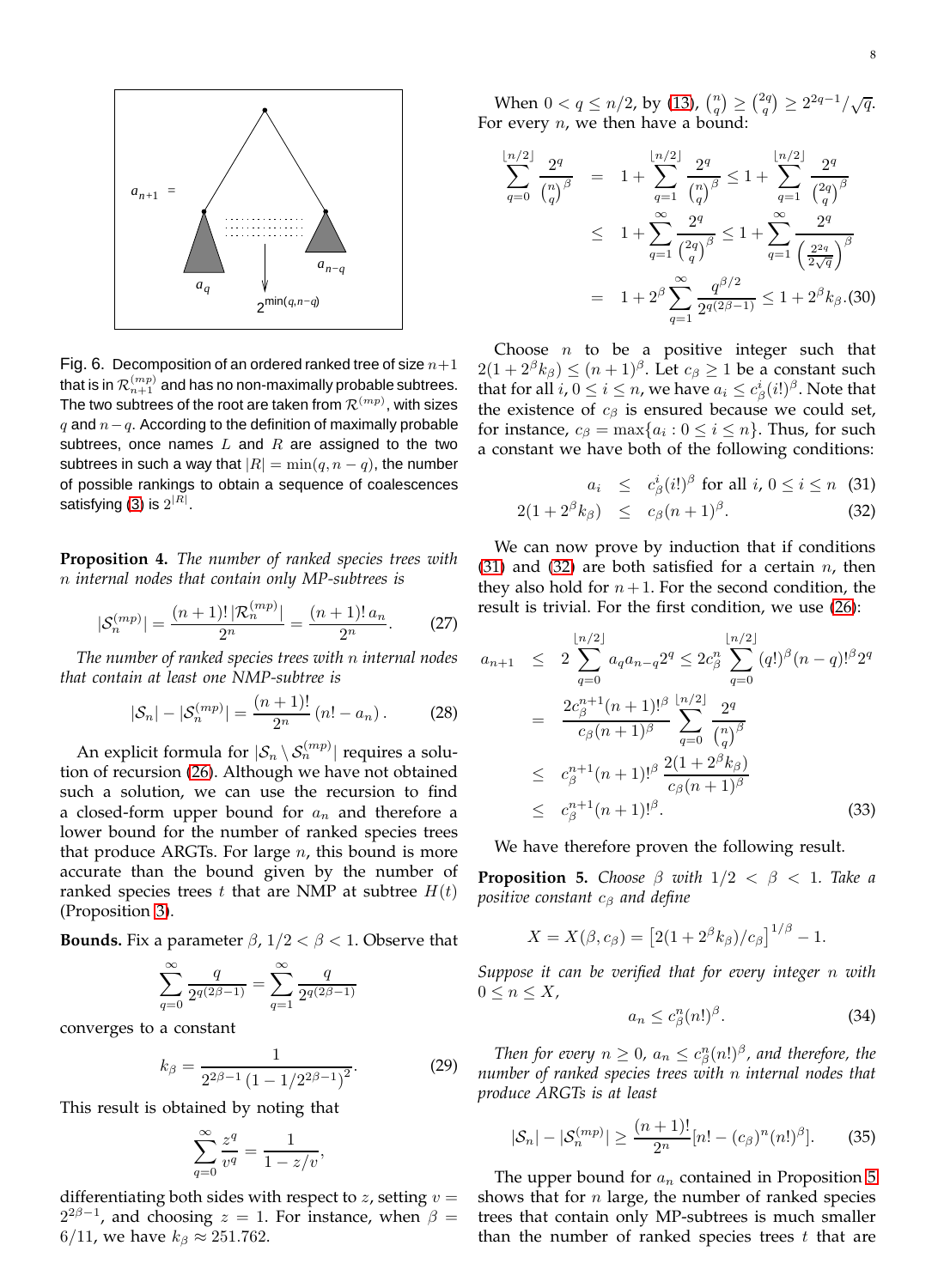MP at  $H(t)$ . Indeed, from [\(24\)](#page-6-1) we have that  $|\mathcal{R}_n^{(H)}| \geq$  $4n!/n^2$ , and therefore, for any  $1/2 < \beta < 1$ ,

$$
\frac{|\mathcal{S}_n^{(H)}|}{|\mathcal{S}_n^{(mp)}|} \ge \frac{(4\,n!) / n^2}{c_{\beta}^n (n!)^{\beta}} = \frac{4(n!)^{1-\beta}}{n^2 c_{\beta}^n} \to \infty.
$$

The constants  $c_\beta$  in Proposition [5](#page-7-2) can be evaluated numerically. If we fix, for instance,  $\beta = 6/11$ , then we have  $k_{\beta} \approx 251.762$  as noted above. In this case, setting  $c_\beta = c_{6/11} = 5$ , we have  $X(\beta, c_\beta) \approx 9449.7$ . We can then computationally verify that condition [\(34\)](#page-7-3) is satisfied for every  $n, 0 \leq n \leq 9449$ . Thus, with  $\beta = 6/11$  and  $c_{\beta} = 5$ , [\(34\)](#page-7-3) holds for every  $n \geq 0$ . An efficient implementation of recursion [\(26\)](#page-6-4) can be achieved by saving each  $a_i$  once computed, to minimize the number of calls to the recursive steps.

## **4 CONCLUSIONS**

We have examined three nested classes of ranked species trees [\(4\)](#page-2-2) characterized by the presence or absence of particular subtree patterns:  $\mathcal{S}_n \setminus \mathcal{S}_n^{(H)}$ , a class of ranked species trees proven by Degnan *et al.* [\[9\]](#page-8-7) to produce ARGTs;  $S_n \setminus S_n^{(mp)}$ , a larger class that by extension of their proof was identified as producing ARGTs; and the still larger class  $S_n \setminus S_n^{(cat)}$ that excludes caterpillar and pseudocaterpillar ranked species trees proven by [\[9\]](#page-8-7) *not* to produce ARGTs.

Extending beyond the result of [\[9\]](#page-8-7) that for each unranked species tree—with the exception of caterpillars and pseudocaterpillars—at least one ranking exists that gives rise to ARGTs, we have demonstrated that as  $n \to \infty$ , *almost all* ranked species trees with  $n$  internal nodes give rise to ARGTs (Proposition [2\)](#page-4-6). We have additionally provided a closed-form for the cardinality  $|\mathcal{S}_n \setminus \mathcal{S}_n^{(H)}|$  [\(23\)](#page-6-5) and a recursion as well as a closed-form lower bound for  $|S_n \setminus \mathcal{S}_n^{(mp)}|$  [\(28,](#page-7-4) [35\)](#page-7-5).

For illustration, Table [2](#page-9-21) shows the cardinalities for small  $n$ , alongside the total number of ranked species trees  $|S_n|$ , the upper bound  $|S_n \backslash S_n^{(cat)}|$  on the number of ranked species trees with ARGTs, and the lower bound  $S_n^{(cat)}$  on the number of ranked species trees without ARGTs. The row for  $S_n \setminus S_n^{(H)}$  extends a corresponding enumeration in Table 1 of [\[9\]](#page-8-7), correcting an error in the  $n = 7$  case ( $n = 8$  in [\[9\]](#page-8-7), which indexed cases by the number of leaves rather than the number of internal nodes). It can be observed from the table that the quantities in the central row increase quite quickly with *n* when considered as a fraction of  $|S_n|$ .

The problem of characterizing the set of ranked species trees that produce ARGTs is analogous to the corresponding problem of characterizing the set of unranked species trees that produce anomalous unranked gene trees in the unranked case [\[7\]](#page-8-9), [\[23\]](#page-9-2), [\[24\]](#page-9-3). In that context, every species tree with four or more species, as well as the caterpillar species tree with four species, produces anomalous unranked gene trees [\[7\]](#page-8-9). Our work extends the analogy: for large  $n$ , not only does almost every unranked species tree have a ranking the produces anomalous ranked gene trees, almost every *ranked* species trees produces anomalous ranked gene trees. The related characterization in the unranked case has been useful in facilitating the development of species tree inference methods and the design of simulation-based tests relying on unranked gene trees [\[23\]](#page-9-2), and we expect our results to serve in a similar role in the ranked case.

We note that we have not fully completed the characterization of ranked species trees that produce ARGTs, a problem that was left open by [\[9\]](#page-8-7). We have, however, shown that the work of [\[9\]](#page-8-7) implies that among all ranked species trees with  $n$  internal nodes, the fraction that produce ARGTs approaches 1—and approaches it quickly. Our recursion for  $|\mathcal{S}_n \setminus \mathcal{S}_n^{(mp)}|$ as well as [\(23\)](#page-6-5) and [\(35\)](#page-7-5) provide lower bounds for the number of ranked species trees with  $n$  internal nodes that are ARGT-producing. An upper bound is provided by the cardinality of the set of ranked species trees excluding only the caterpillars and pseudocaterpillars, or

<span id="page-8-10"></span>
$$
|\mathcal{S}_n \setminus \mathcal{S}_n^{(cat)}| = [(n+1)!/2^n](n! - 3 \cdot 2^{n-2}), \qquad (36)
$$

where  $|S_n^{(cat)}| = [(n+1)!/2^n](3 \cdot 2^{n-2})$ . For the unsolved complete characterization of ranked species trees that produce ARGTs, the exact value must lie in a narrow range bounded between  $|\mathcal{S}_n \setminus \mathcal{S}_n^{(mp)}|$  and  $|\mathcal{S}_n \setminus \mathcal{S}_n^{(cat)}|.$ 

#### **ACKNOWLEDGMENTS**

We acknowledge grant support from the National Science Foundation (DBI-1146722) and the Burroughs Wellcome Fund.

# **REFERENCES**

- <span id="page-8-0"></span>[1] E.S. Allman, J.H. Degnan, J.A. Rhodes. Determining species tree topologies from clade probabilities under the coalescent. *Journal of Theoretical Biology* 289: 96-106.
- <span id="page-8-1"></span>[2] E.S. Allman, J.H. Degnan, J.A. Rhodes. Identifying the rooted species tree from the distribution of unrooted gene trees under the coalescent. *Journal of Mathematical Biology* 62: 833-862.
- <span id="page-8-5"></span>[3] J.K.M. Brown. Probabilities of evolutionary trees. *Systematic Biology* 43: 78-91.
- <span id="page-8-8"></span>[4] P.S. Bullen. A Dictionary of Inequalities. Harlow, UK: Addison Wesley Longman (1998).
- <span id="page-8-2"></span>[5] J.H. Degnan. Anomalous unrooted gene trees. *Systematic Biology* 62: 574-590 (2013).
- <span id="page-8-3"></span>[6] J.H. Degnan, M. DeGiorgio, D. Bryant, N.A. Rosenberg. Properties of consensus methods for inferring species trees from gene trees. *Systematic Biology* 58: 35-54 (2009).
- <span id="page-8-9"></span>[7] J.H. Degnan, N.A. Rosenberg. Discordance of species trees with their most likely gene trees. *PLoS Genetics* 2: 762-768 (2006).
- <span id="page-8-4"></span>[8] J.H. Degnan, N.A. Rosenberg. Gene tree discordance, phylogenetic inference and the multispecies coalescent. *Trends in Ecology and Evolution* 24: 332-340 (2009).
- <span id="page-8-7"></span>[9] J.H. Degnan, N.A. Rosenberg, T. Stadler. A characterization of the set of species trees that produce anomalous ranked gene trees. *IEEE/ACM Transactions on Computational Biology and Bioinformatics* 9: 1558-1568 (2012).
- <span id="page-8-6"></span>[10] J.H. Degnan, N.A. Rosenberg, T. Stadler. The probability distribution of ranked gene trees on a species tree. *Mathematical Biosciences* 235: 45-55 (2012).